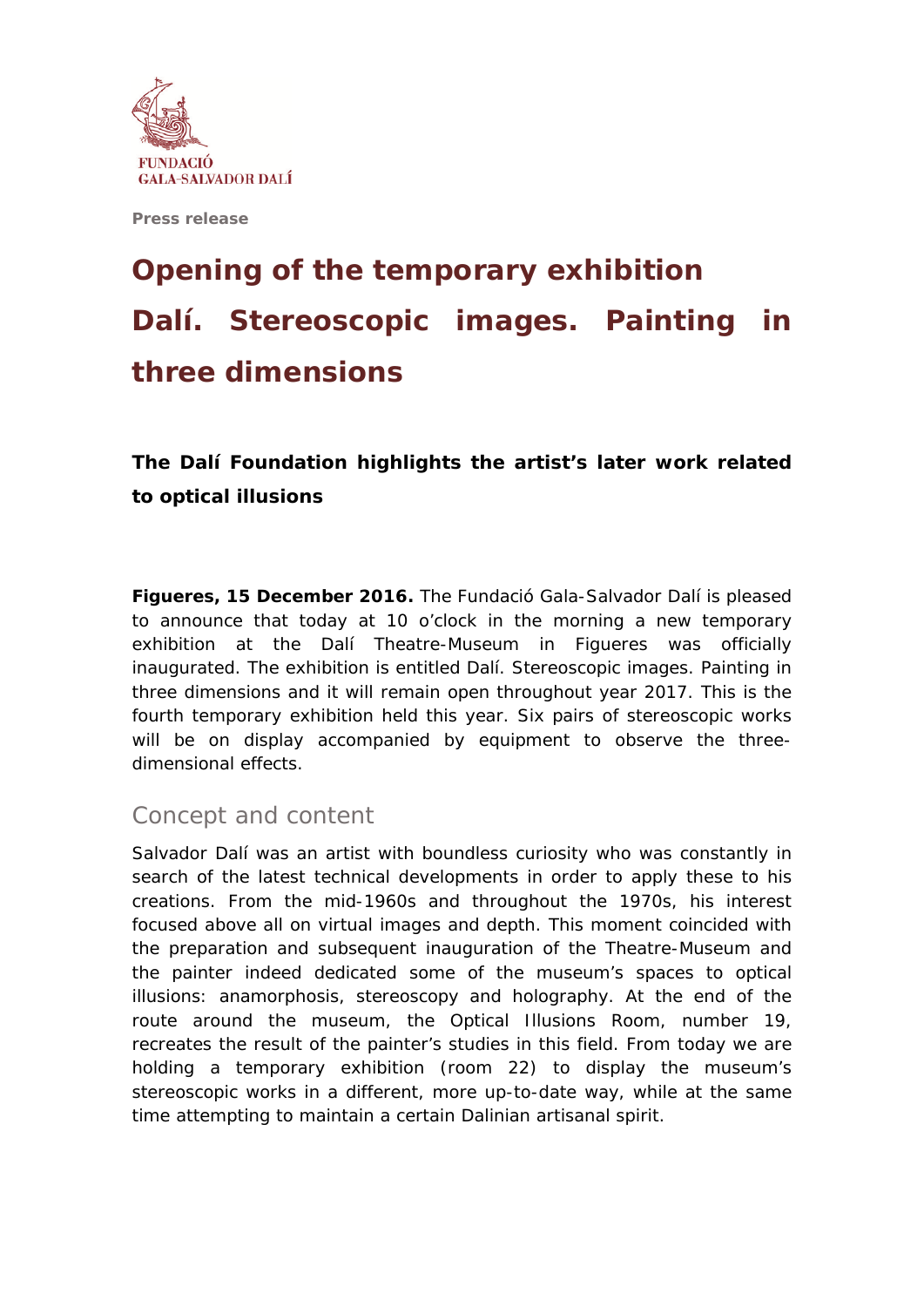In room number 22 we present six pairs of stereoscopic oil paintings: *Dalí from behind painting Gala from behind immortalized by six virtual corneas momentarily reflected in six real mirrors,* c. 1972-73; *Gala's foot,* c. 1975- 76; *Untitled. According to 'Las Meninas' by Velázquez,* c. 1975-76; *The structure of DNA*, c. 1975-76; *Dalí's hand drawing back the Golden Fleece in the form of a cloud to show Gala, completely nude, the dawn, very, very far away behind the sun,* 1977-78; *Dalí lifting the skin of the Mediterranean Sea to show Gala the birth of Venus*, 1978.



*The structure of DNA.* Stereoscopic work. c. 1975-76 Oil on canvas 60 x 60 cm (each painting) © Salvador Dalí. Fundació Gala-Salvador Dalí / VEGAP, Figueres, 2016

Technical innovations in the field of optics interested the painter very much, as did the discoveries made in the field of biology related to the world of mathematics. It is therefore no surprise that at the end of 1964 Dalí began to study rhinoceros horns and the logarithmic curves derived from them. He also studied the structure of flies' eyes, which led him to confirm that, thanks to this research, he had discovered 'totally stereoscopic' threedimensional painting.

The results of this research can be seen in the diptychs Dalí painted in the 1970s. The catalyst for this line of investigation was the work of Gerrit Dou (1613-1675). At an exhibition in Paris between 1970 and 1971 that included work by the Dutch painter, Dalí discovered that Dou had made duplicates of his paintings. According to Antoni Pitxot, former director of the Theatre-Museum, Dalí was convinced that these were not just copies but that it was essential to view the pictures together. Studying them more closely, Dalí confirmed that they were not exactly the same, and that there were small differences between them.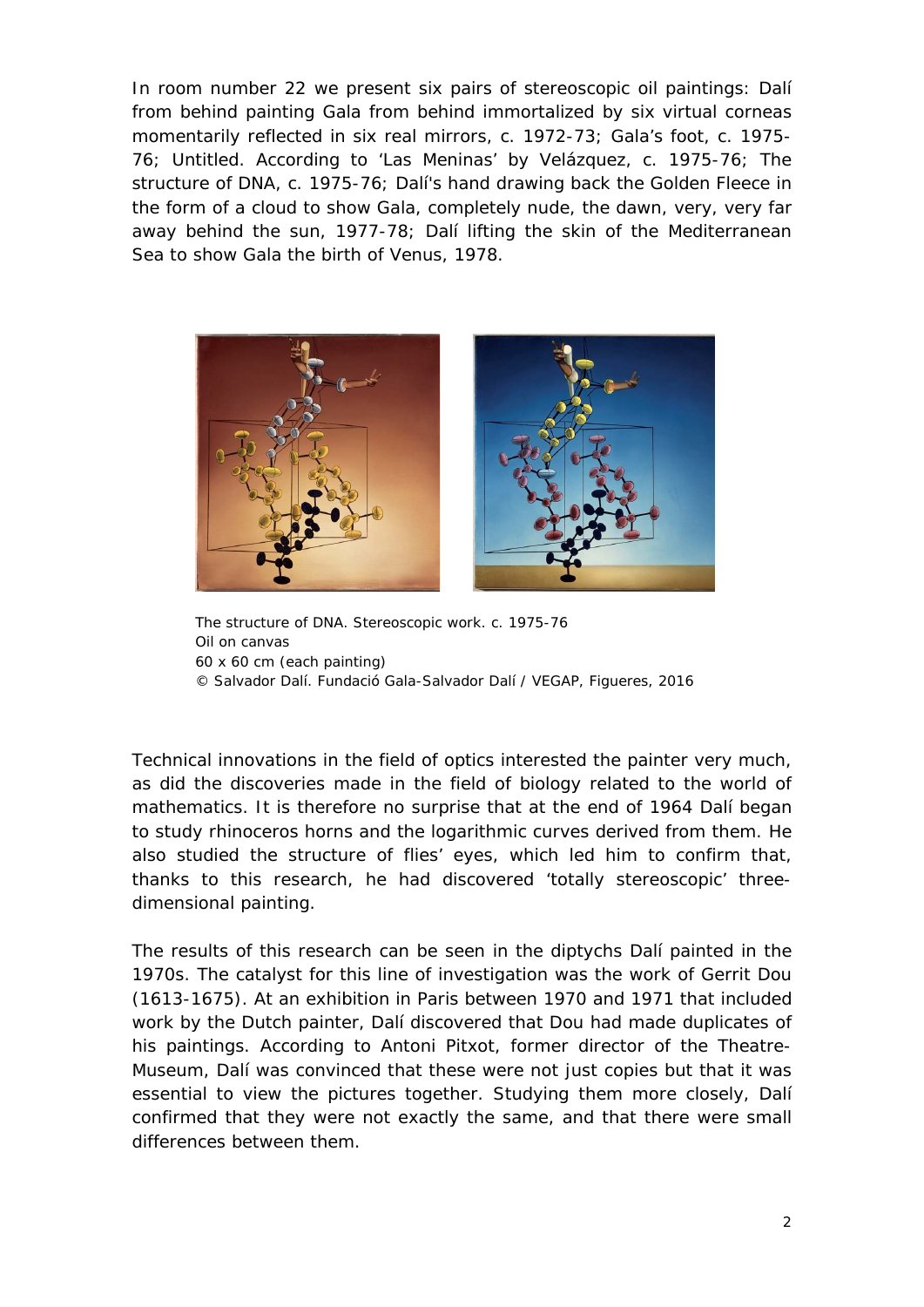At some point Dalí bought two pieces by Dou: *The doctor's visit* (1650- 1655) and *The spinner* (1660-1665), also known as *Portrait of Rembrandt's mother*. The painter decided to exhibit them in the Masterpieces Room of the Dalí Theatre-Museum. In one issue of the magazine *Setmanari Artístic Mar Empordanesa* (1976), Dalí mentioned these pieces and wondered whether one of them, *The spinner*, was a replica or a stereoscopic trial, paired with the one in the Hermitage collection. In fact, the artist was quite insistent on this theme when explaining the content of the museum, telling the *Setmanari* that, in the Masterpieces Room, we find '2 Gerard Dou 2 probable stereoscopic experiences'.

After studying Dou's work and stereoscopic techniques Dalí came to the conclusion that the Dutch painter had used special lenses and mirrors to create a single stereoscopic painting (probably with the help of Van Leeuwenhoek, one of the early developers of modern microscopy), and was thus the inventor of this technique.

**But what is stereoscopy?** It is the result of the vision of two flat images of the same object, taken from different perspectives. When each eye sees one of the images, the brain adds them together and this produces a sensation of depth. Based on this principle, Dalí created pairs of paintings of almost identical images, but seen from different focal points in order to produce three-dimensional effects when viewed. To achieve a perfect relief effect, Dalí slightly shifted the centre of each image in relation to the viewer's eyes; these pairs of paintings are therefore never identical copies. In fact, the colours of the images also change, sometimes very obviously. The resulting composition formed in our brains becomes an image in three dimensions, such as those that have been popularised today by virtual games and projections.



*Dalí lifting the skin of the Mediterranean Sea to show Gala the birth of Venus*. Stereoscopic work. 1978 Oil on canvas 100.5 x 100.5 cm (each painting) © Salvador Dalí. Fundació Gala-Salvador Dalí / VEGAP, Figueres, 2016